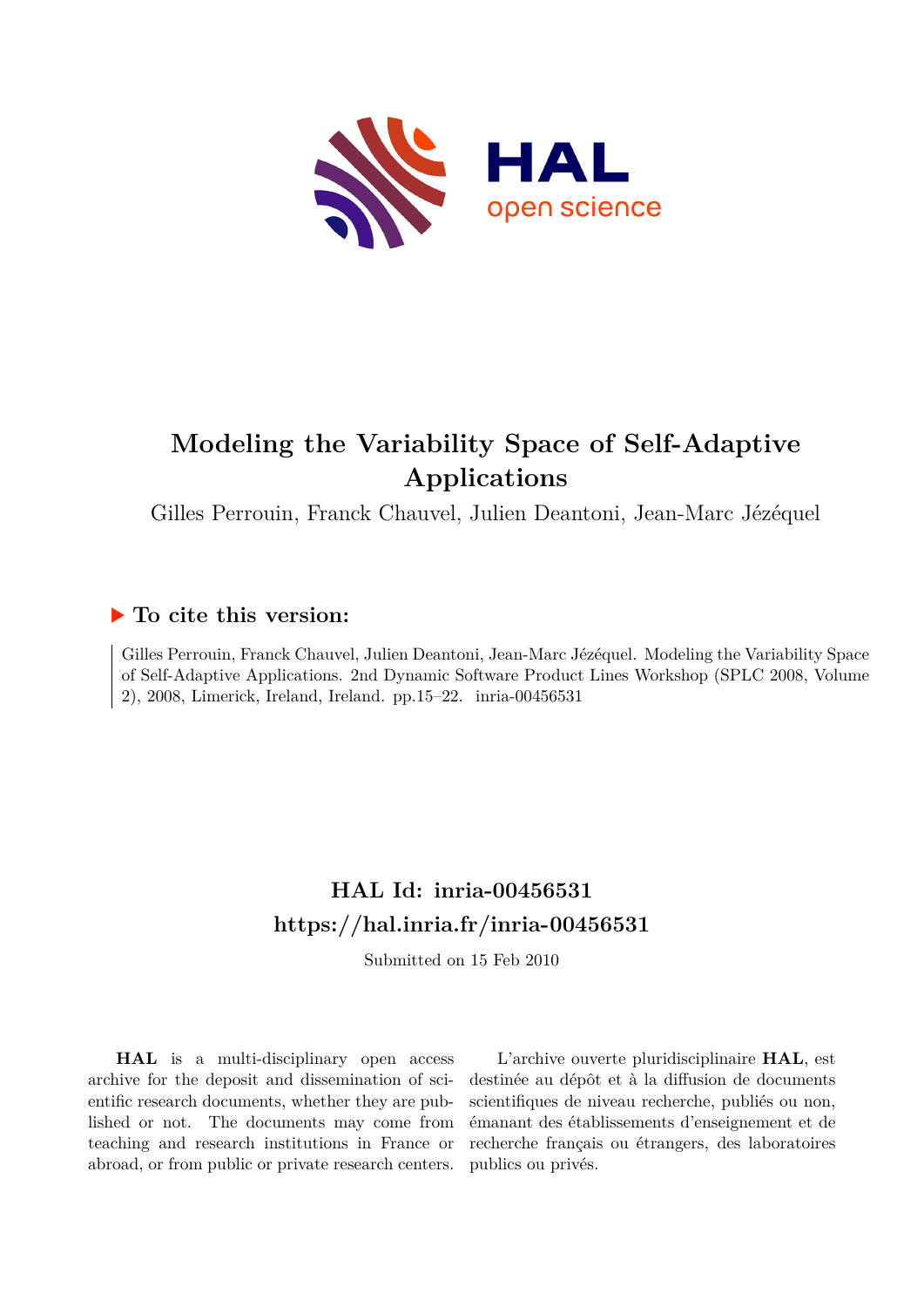## Modeling the Variability Space of Self-Adaptive Applications<sup>∗</sup>

Gilles Perrouin IRISA (INRIA & Université de Rennes 1) Campus de Beaulieu F-35042 RENNES (FRANCE) Gilles.Perrouin@irisa.fr

Franck Chauvel VALORIA & Université de Bretagne Sud Centre de Recherche Yves Coppens Campus de Tohannic 56017 VANNES Cedex (FRANCE) Franck.Chauvel@univ-ubs.fr

Julien DeAntoni, Jean-Marc Jézéquel IRISA (INRIA & Université de Rennes 1) Campus de Beaulieu F-35042 RENNES (FRANCE) {Julien.DeAntoni,Jezequel}@irisa.fr

## Abstract

*Modeling self-adaptive applications is a difficult task due to the complex relationships they have with their environments. Designers of such applications strive to model accurately a few (re)-configuration possibilities deemed to be the most relevant with respect to environmental changes. This deliberate restriction of the variability space is cumbersome and may unnecessarily reject interesting (re) configuration possibilities. We employ software productline techniques to properly cover the whole variability space of a self-adaptive application. This variability space is partitioned across three dimensions. Functional variability is modeled through a feature diagram whose features are realized by a set of components to be deployed on a platform. Topological variability is modeled via an UML collaboration excluding irrelevant configurations. Platform variability is modeled through constraints to be satisfied by configurations. For each dimension, we exhibit properties capturing the environment. Our modeling approach is illustrated on a web-server example.*

## 1. Introduction

The fast emergence of dynamic environments (such as mobile systems, web-services, peer-to-peer networks) requires more flexibility from software systems running in these environments. This specificity raises new development challenges. One emerging possibility to address these challenges consists in including self-adaptation capabilities into the application. So-called self-adaptive systems observe their environment and accordingly adapt their internal configuration in order to reach some quality objectives [4, 19, 14].

However, due to the lack of specific methods and tools, engineers often have to design a set of possible architectural configurations and associate to each of them a possible state of the environment. To do so, they restrict the variability space of the self-adaptive application in a drastic way. However, a self-adaptive application has a complex relationship with its environment which impacts application functionalities, performances and depends on the abilities of the platform on which the application is running. Trying to capture this relationship directly in a few architectural configurations is inherently difficult and exposes engineers to the risk of overlooking important environmental states and thus missing interesting architectural configurations.

We believe that designers should properly model the variability space of a self-adaptive application first. This enables designers to hold all cards before modeling architectural configurations of the application. The contribution of this paper is a modeling process supporting the definition of variability spaces. Each variability space is defined with respect to one of the following dimensions: *functional*, *platform* and *topological*. The first dimension is defined via a feature model that defines variability across application functionalities. These functionalities are then related to a set of components gathered in a repository. It is important to notice that rather than modeling exhaustively architectural configurations in the topological space, we

<sup>∗</sup>This work has been partially supported by the DiVA STREP project.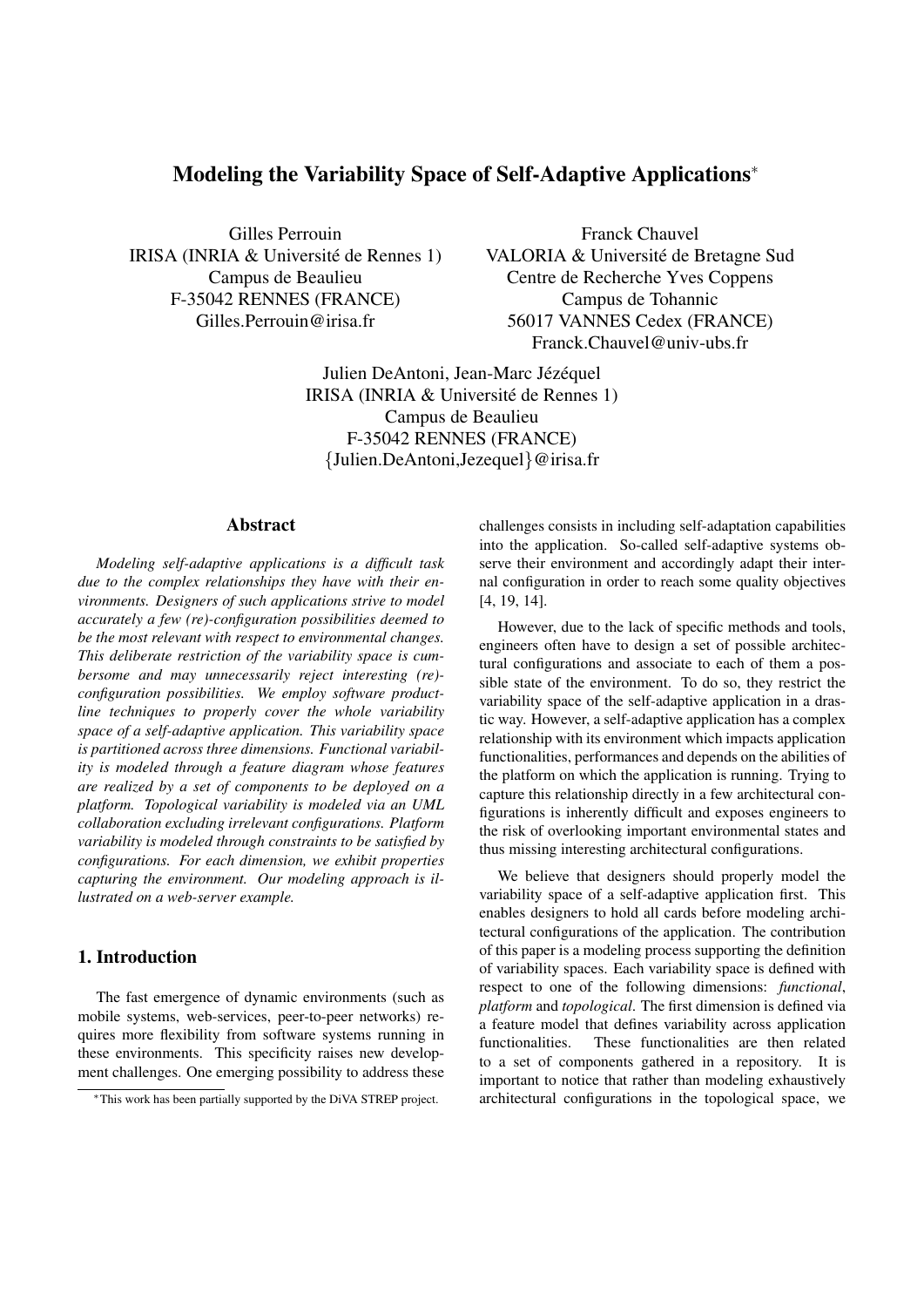only constrain them via a UML collaboration so that irrelevant configurations can be excluded during the design process. Finally, we illustrate how platform variability can be modeled through non-functional properties.

The remainder of the paper is organized as follows. Section 2 introduces the web-server that will be used as a running example. Section 3 defines our modeling process while Section 4 formalizes the models offered. Section 5 highlights some related work. Finally, Section 6 wraps up with conclusions and outlines future research directions.

#### 2. Motivating Example

Let us consider a simple web server architecture that processes HTTP requests such as the Apache Web Server or the Microsoft IIS solution. In such architectures, various quality properties can be identified: security level, response time, memory footprint, relevance of the response, etc. Objectives that must be reached for each of these properties depend on the environment state and can depend on each other. For instance, reaching a good security level is important but the required filters increases the web server response time. Classical non adaptive approaches make tradeoffs between these properties. In some cases, it could be better to increase the security level according to the number of malicious requests detected in the environment whereas in other cases, decreasing it in order to achieve a minimum response time is preferable. From an architectural perspective, one emerging solution is to allow the architecture to be adapted with respect to the environment state. Nowadays, to describe self-adaptive applications, designers define an arbitrary number of possible architectural configurations and associate each of them to a particular state of the environment [4, 19, 14].

For instance, considering the aforementioned security level issue, the solution consists in choosing a threshold on the number of malicious requests that triggers a specific adaptation. This adaptation is often a configuration switch or a hardcoded number of configuration adaptations. Considering all the environment variables influencing the system, this can lead us to specify a large number of configurations or adaptations. To highlight this, we identified some architectural modifications linked with specific environment states in our HTTP web server:

1. Filter such as SQL code detectors, or undesired URL detectors can be deployed when the number of malicious requests increases, or when the kind of retrieved content change. The introduction of such Filter in the architecture increases the web server security level, but also increases its response time and the system used memory. Different kinds of filters can be identified, for instance, it exists URL filters, SQL filters, ...

- 2. It can be decided to use secured or unsecured Receiver depending on the number of malicious request. The use of secured receiver increases the security level but also the response time.
- 3. A cache can be deployed when the density of requests increases in order to reduce the response time. Because some request responses are taken from the cache, this can lead to a response which is not the freshest one. In consequence, deploying a cache also decreases the relevance of the response quality. Moreover, different kinds of Caches, that use different algorithm can be identified. For instance, one can identify the MRU (Most Recently Used) Cache, the LRU (Last Recently Used) Cache or the LFU (Last Frequently Used) Cache .
- 4. Several StorageServers can be deployed in the overall architecture. They contribute to improve relevance of the response quality provided by the web server and to reduce its response time. However, they negatively impact memory usage. There exist various kinds of StorageServers depending on the way information is stored. For instance, one can identify RDBMS (Relational DataBase Management System) based StorageServer or file based StorageServer Moreover, when various servers are deployed, different dispatching policies [17] might be applied :
	- A basic *load balancing* algorithm may be used to dispatch requests fairly among the various data servers.
	- Performance hints might also be used to dispatch requests to the best server, such as the one with the shorter response time for instance.
	- The data contained in requests may be also used as a criteria to dispatch requests to servers. A server which stores all the large video files, could receive all the request referring to video files.

From a designer point of view, we intuitively extract a primary configuration as well as a number of adaptation rules from the previously identified architectural variations. The primary configuration, suitable the majority of the time (i.e. linked to the environment state assumed to be the most frequent one) uses at the same time one unsecured receiver two dataServers, an URL filter and a MRU cache (see figure 1).

When the load of the server is increasing with non malicious requests beyond a specific threshold, the size of the cache is replaced with a bigger one and a SQL filter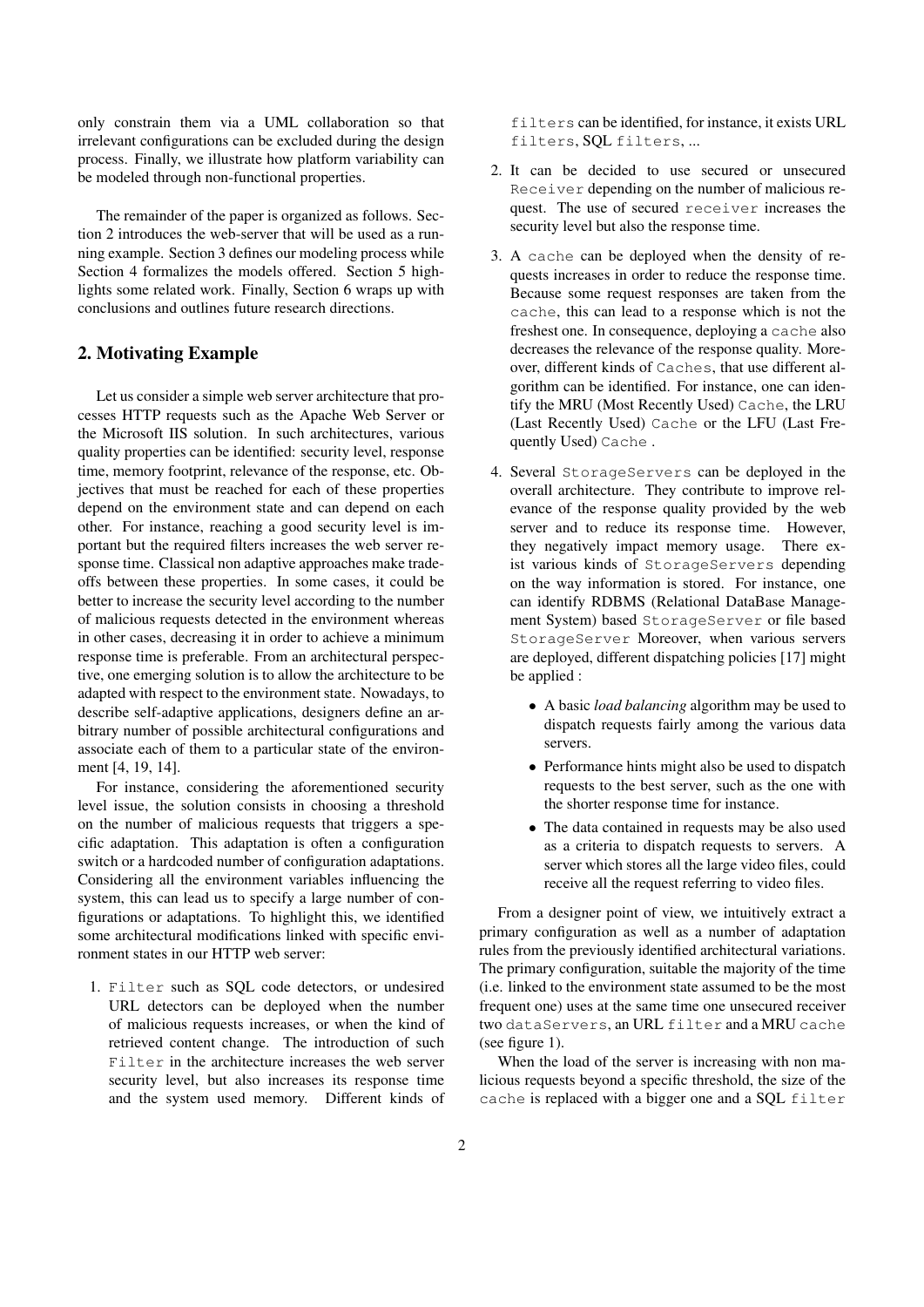

**Figure 1. One possible configuration for the Web server**

is added to the application. This adaptation leads to better response time. Aside, when there is not enough free memory, then the new configuration can decide to use at most one StorageServer.

This example highlights the fact that a designer identifies a finite number of configurations from a number of adaptation rules (or configuration switching rules). In the above scenarios, we have overviewed three configurations, each linked to a specific environment state defined through human-chosen thresholds. However, in the above example, the identified architectural variation points and their related variants define more than 72 possible architectural configurations. Naturally, if we consider an arbitrary number of servers, filters, receivers, etc, the number of induced configurations may become quickly very high. As a result, the designer may overlook one particular configuration which may be optimal for some environment state.

Our approach proposes to avoid enumerating configurations with respect to the environment states, by modeling first the variability space of a self-adaptive application. Our approach also takes into account the various architecture topologies which can be built from a given selection of components. We outline our approach in the next section.

#### 3. Approach Overview

As explained, most of self-adaptive systems are currently designed in an ad-hoc manner using low-level and scripts or APIs. We claim that a systematic identification of variation points and of their related variants helps to cope with the complexity of self-adaptive systems. We identify three distinct spaces of variability in the development process of self-adaptive systems, which must be clearly defined to get an efficient description of self-adaptation. Figure 2 depicts these three variability spaces.

#### 3.1. Functional Variability Space

First, the designer must identify the set of features which are used in the system and their related variants. The key point of self-adaptive systems is that they might involve several variants of the same feature and the final system must use the relevant variants with respect to changes in its environment. Organizing and reasoning about features must be achieved using features diagrams since they aim to express variability points and their related variants. Figure 2 shows a possible feature diagram for a Web server and the associated variability space (depicted as a question mark). Reasoning on those diagrams enable the computation of the *Functional variability Space* that is to say the set of possible feature configurations.

#### 3.2. Platform Variability Space

A single feature diagram is not enough to be efficiently used to design self-adaptive software. Features are only abstractions of software pieces: A single component (i.e.. a runnable artefact) commonly implements a set of abstract features and a single feature might be implemented by several components. In Figure 2, the component which implements a feature are shown thank to an arrow which connects a feature to a component. Thus, in order to fill the gap between the abstract feature diagram and the set of legacy components, the designer must describe the relationship between each feature and the legacy components which implement it. The relationship builds the second space of variability, so-called *Platform variability Space* and is shown as the second question mark on Figure 2. Moreover, a specific execution platform cannot only be described by a set of available components. It might also entail some specific constraints on ressources: memory, CPU, bandwidth, etc. Those constraints must be taken into account to compute and define the platform variability space.

#### 3.3. Topological Variability Space

The topological variability space relates to a set of particular configurations which might be deployed at runtime, that is to say the set of bindings between the selected components (See Figure 2). In the web server example, a SQL Filter can be inserted after the receiver, after the analyzer, after the dispatcher, etc ... In existing literature [20, 6, 7], such configurations are fixed and are not computed at runtime. Contradictorily, we do not describe any configuration. However, we offer the possibility to the self-adaptive application architect to express some constraints on the topology of the configuration. These constraints may concern the relationships between elements (i.e. a receiver should be connected to a storage server) or to enforce specific architectural patterns to take into account during design. We call *topological invariants* this kind of constraints.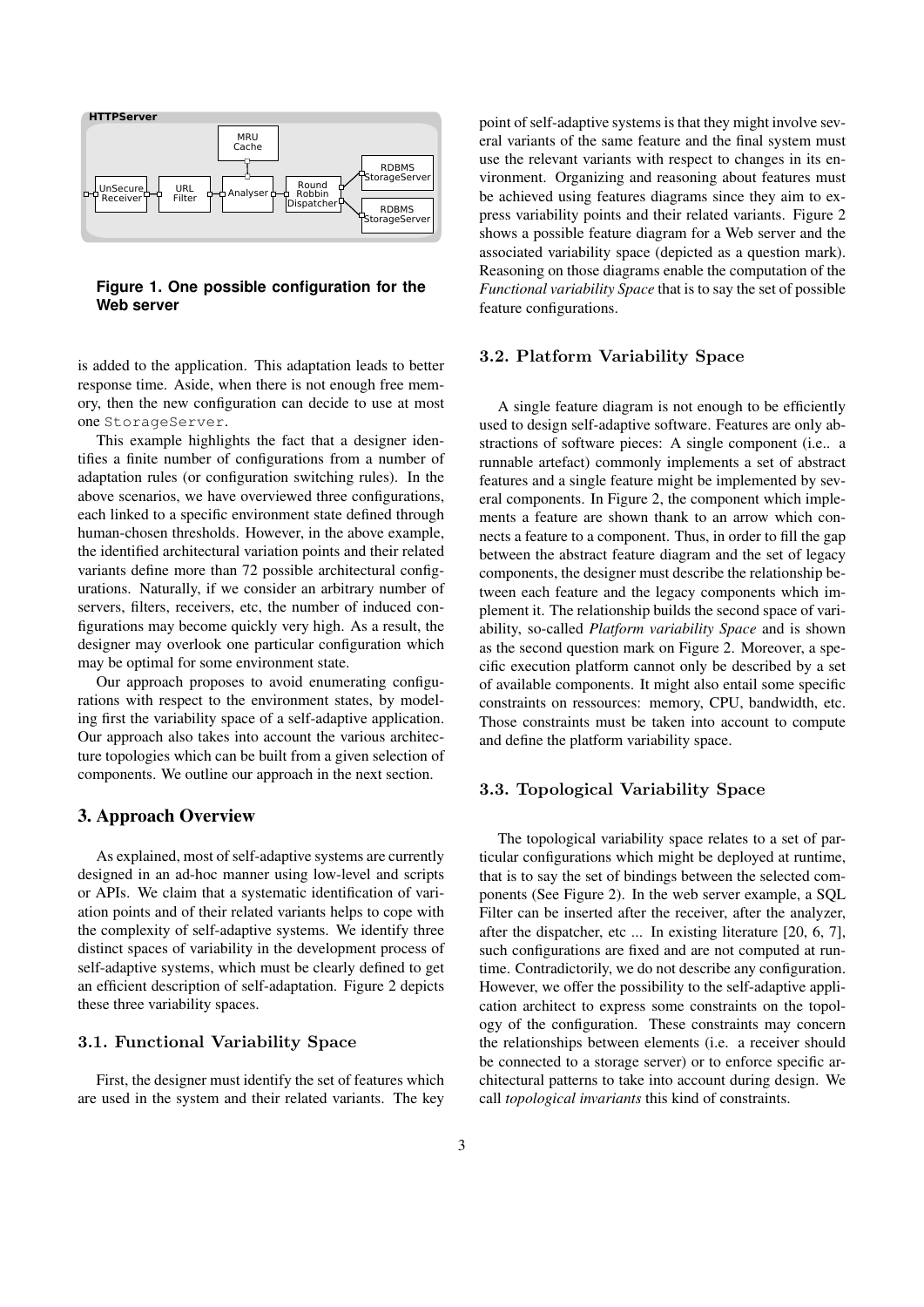

**Figure 2. Defining the variability space of self-adaptive systems**



**Figure 3. Feature Diagram for HTTPServer**

### 4. Models

#### 4.1. Overview

Functional space. To model the functional space of a self-adaptive architecture, we use a feature diagram [9] which is a popular technique to represent variability in product-lines. As noted by Schobbens et al [15], there are many variants of feature modeling notations. We chose to use the notation proposed by Czarnecki et al. [2] because it offers to model variability in terms of *cardinality* amongst features. They distinguish two kinds of cardinality; the first kind, called *feature cardinality* relates to how many instances of a feature are allowed in a product. We use feature cardinality to set how many components realizing this particular feature can be involved in a configuration. The second kind of cardinality, called *group cardinality*, enables to specify how many children can be selected for a given feature. As demonstrated by Schobbens et al [15] it is rather a concise way to model variability operators; for example the alternative  $(x \circ r)$  operator is represented by group cardinality  $[1..1]$ , or operator by  $[0..1]$  etc.

In this space, we mainly focus on functionality. This means that we do not model variations of feature that would actually corresponds to variations in non-functional properties of a component. For example, the size of a cache (big,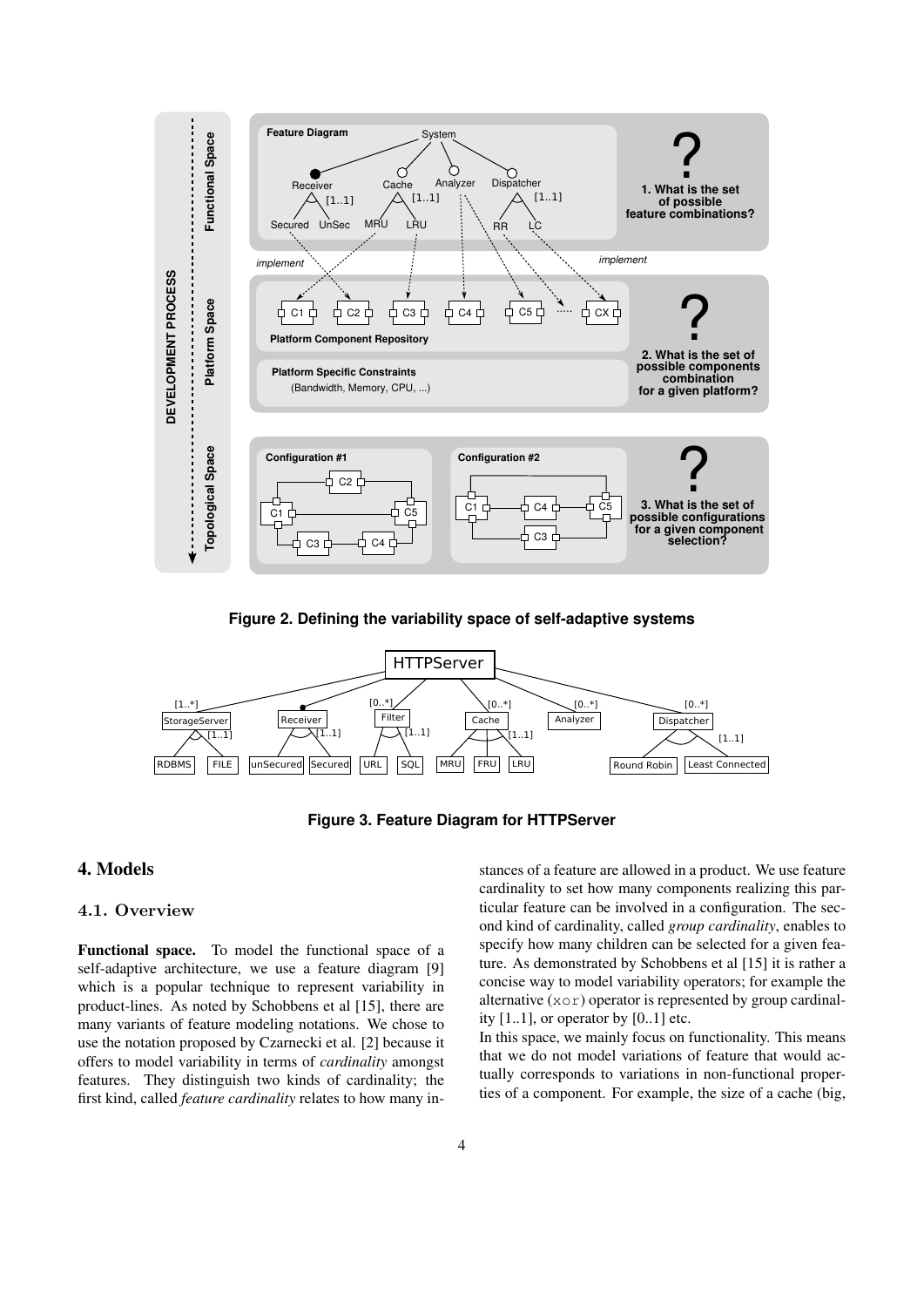small, medium) will not be modeled but variations in their functionality (such as the algorithm they implement) have to be modeled in the feature diagram. Figure 3 shows the resulting feature diagram for HTTPServer. The root feature identifies the modeled application. Our application is mandatorily constituted by at least a one component implementing the Receiver feature which may support security or not. There is at least one storage server which can persist their data using RDBMS or files. Other features are optional.

Platform space. In order to model our components, we used an high abstraction ADL (Architecture Description Language) express in terms of components, ports and interfaces. This way, models expressed in this ADL can be easily translated in terms of UML 2.0 components [13] but also in terms of other component models. Since we are mainly concerned by the overall topology of the architecture and not internal component properties, components are considered as black-boxes. Connection between components are made through their ports. To each component is associated a sequence of costs which help the designer to determine if they can fit to a particular platform when defining the topological space. They take the form of non-functional properties covering issues such as bandwidth, memory or CPU usage. These properties are expressed in the same terms that platform-specific constraint to ease the allocation.

Topological space. Topological invariants are modeled via a UML collaboration. When  $N$  components are in a same collaboration, it signifies that there exists at least one path in the configuration that links together one instance of each of the  $N$  participants. Figure 4 depicts the topological invariant for our example. It specifies the following constraint: "For each StorageServer Component, there must exist a path $^1$  to a Receiver Component".



Mapping features onto components. We do not seek to establish a one-to-one mapping between feature and components. This is due to the strict separation between the functional and platform spaces. Therefore several components can implement the same feature but with possibly different sequence of costs. We have defined the following rules for the mapping:

- Mappings can only be established from leaf features (i.e. features having no child) to components defined in the the platform space,
- A given component cannot implement two features. Although it is technically possible to do so, this raises the issue of assigning costs to a given component. For example, in Figure 2, considering C3 both as an unsecured receiver and a MRU cache prevent the assignment of the memory attribute globally: is the memory value concerns one feature, all ? This would force components' designers to set those values for each feature therefore taking into account components' internals which contradicts our "black box" approach on components (see above).

Mappings are given in the form of tuples in which the first element represents the feature name and the second the set of components implementing it. For example, the Analyzer feature will be mapped as follows: <Analyzer,{C4,C5}>.

## 4.2. Formalization

In order to safely use the proposed models, it is important to ensure that the topological space is bounded. If the topological space is bounded, it signifies that the number of solutions that can be inferred from the models is finite. To prove that the topological space is bounded, a formal proof is given below.

First, we start by formally defining the notion of configuration, component and port. A component is noted Comp and corresponds to a finite number of ports, each noted P (Cf definition (1).

$$
Comp = \{P_1, P_2, ..., P_p\}, \forall p \in \mathbb{N}^* - \{\infty\} \tag{1}
$$

To each port is associated a cardinality specifying the number of possible connectors that can be attached to it. So a port is defined in (2) by a couple of positive or null integers.

$$
P = \{Cmin, Cmax\}, \forall Cmin, Cmax \in \mathbb{N} - \{\infty\} \quad (2)
$$

A connector (noted  $Con$ ) is a bidirectional link between two ports and is so defined in (3) as a couple of ports:

$$
Con = \{P_1, P_2\} \tag{3}
$$

A configuration  $Cf$  is a couple of sets. The first one is a set of components and the second one is a set of connectors.

 $1_{\rm BV}$  "path", one should understand a connection with possibly intercalated Components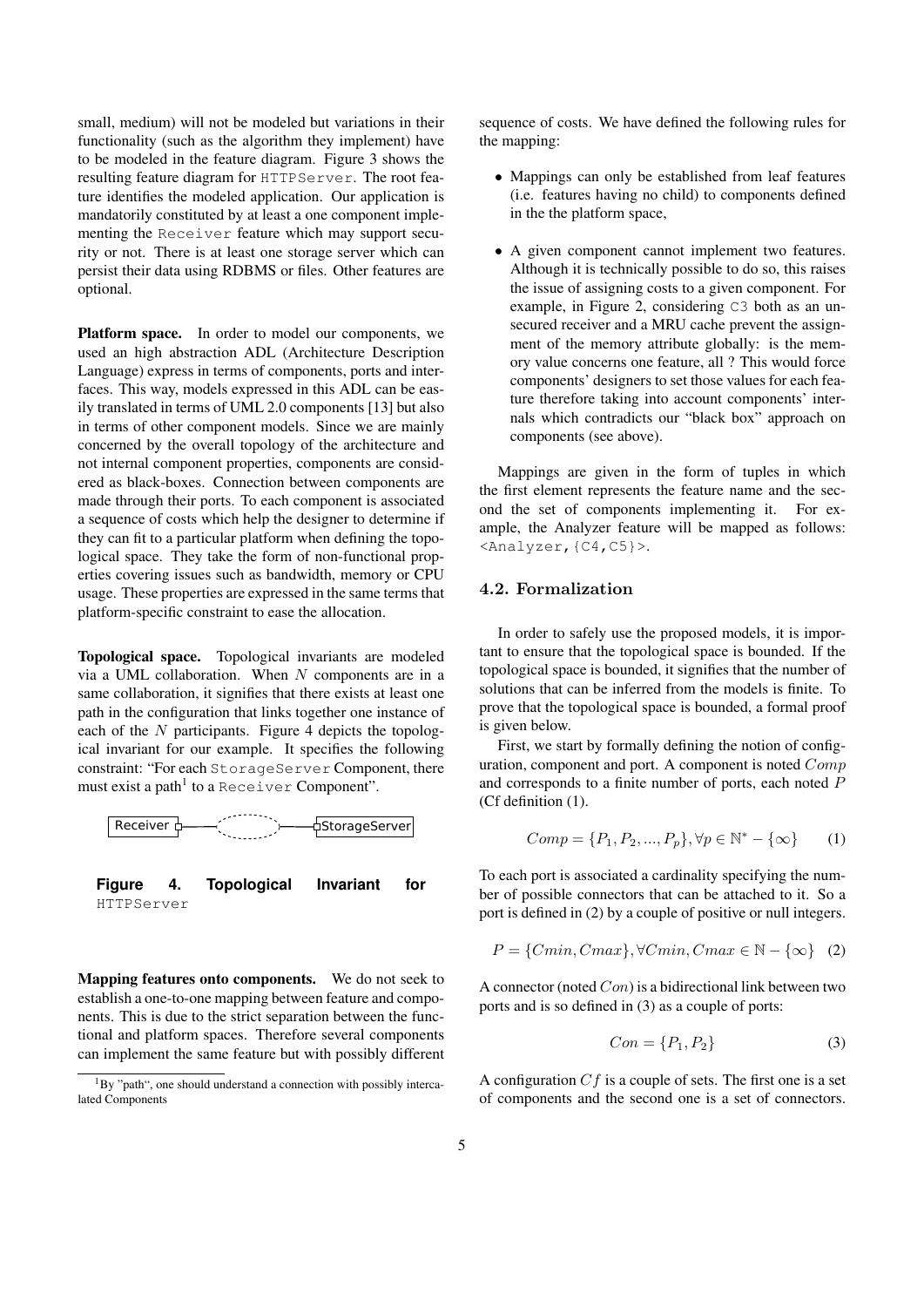We define a configuration  $Cf$  as stated below: (see 4):

$$
Cf = \{ \tag{4a}
$$

$$
\{Comp_1, Comp_2, ..., Comp_n\},\
$$
\n
$$
\{Comp_1, Comp_2, ..., Comp_n\}
$$
\n
$$
\{Comp_1, Comp_2, ..., Comp_n\}
$$
\n(4c)

$$
\forall n \in \mathbb{N}^{+*}, q \in \mathbb{N}^{+}
$$
\n(4d)

$$
\land \forall i \in [1; q], Con_i = \{pi_1, pi_2\} \text{ where } pi_1 \neq pi_2
$$

(4e)  
\n
$$
\wedge ni \in Ci1 \wedge Ci1 \in \{Comp_1, \dots, Comp_1\} \qquad (4f)
$$

$$
\wedge p_{J1} \in C_{J1} \wedge C_{J1} \in \{Comp_1, ..., Comp_n\} \quad (4)
$$
  

$$
\wedge n_{J2} \in C_{J2} \wedge C_{J2} \in \{Comp_1, ..., Comp_n\} \quad (4)
$$

$$
\wedge \forall j \in [1 \text{ n}] \quad k \in [1 \text{ n}] \quad l \in [1 \text{ a}] \tag{4b}
$$

$$
\forall P_k \in Comp_i, \exists P_k \in Comp_i
$$
\n
$$
\forall P_k \in Comp_i, \exists P_k \in Con_i
$$
\n(4i)

$$
\wedge \forall c \in [1, p], d \in [1, q], \tag{4}
$$

$$
\exists \left( Set(Con) \leq (Cmax \in P_c) \right) \tag{4k}
$$

$$
\wedge Set(Con) \ge (Cmax \in P_c) \tag{41}
$$

where 
$$
Set(Con) = \sum_{d=0}^{d=q} (Con_j \wedge (P_c \in Con_d))
$$

$$
(4m)
$$

$$
\wedge \forall a, b \in [1, q], a \neq b \Rightarrow Con_a \neq Con_b \tag{4n}
$$

Informally, a configuration is the union of a non-empty set of components ((4b) and (4d)) and a possibly empty set of connectors  $(((4c)$  and  $((4d)))$  where each connector is a couple of nonidentical Ports ((4e)) belonging to a component of the configuration ((4f) and (4g)). Moreover, there are not two identical connectors in a configuration ((4n)) and each port of each component is connected ((4h) and (4i)). Finally, the number of connectors referencing a given port depends on the port's cardinality  $((4j)$  to  $(4m)$ ).

We now define a component repository, Rc, as a set of nonidentical components:

$$
Rc = \{Comp_1, Comp_2, ... Comp_m\}, \forall m \in \mathbb{N}^* \land \forall i, j \in \mathbb{N}^*, i \neq j \Rightarrow Comp_i \neq Comp_j
$$
 (5)

By considering our modeling of the system, a configuration is a set of components where each Component belongs to a component repository. Consequently, a set of all possible configurations noted  $Set(Cf)$  is made up of components from a specific component repository. Considering a component repository noted  $Rc1$ , we define the set of all possible configurations as follows:

$$
Set(Cf) = \{ \{a_1.Comp_1, \alpha_2.Comp_2, ..., \alpha_n.Comp_m \} \{Con_1, Con_2, ..., Con_q \} \} \quad \forall m \in \mathbb{N}^*, q \in \mathbb{N} \newline \land \forall i \in [1; q], \exists Con_i = \{pi_1, pi_2\} \text{ where } pi_1 \neq pj_2 \newline \land pi_1 \in Comp_{i1} \land \alpha_{i1} \neq 0 \newline \land pi_2 \in Comp_{i2} \land \alpha_{i1} \neq 0 \newline \land \forall j \in [1, n], k \in [1, p], l \in [1, q], \newline \forall P_k \in Comp_j, \exists P_k \in Con_l \newline \land \forall c \in [1, p], d \in [1, q], \newline \exists (Set(Con) \le (Cmax \in P_c) \newline \land Set(Con) \ge (Cmax \in P_c)) \newline \text{where } Set(Con) = \sum_{d=0}^{d=q} (Con_j \land (P_c \in Con_d)) \newline \land \forall a, b \in [1, q], a \neq b \Rightarrow Con_a \neq Con_b \newline \land \alpha_i \in \mathbb{N} \forall i \in [1, m] \newline \land \forall k \in [1, m], Comp_k \in \text{Rcl} \tag{6}
$$

Informally, a possible configuration is made up with the set of all available components in the component repository Rc1. Each of these components can be used 0 or more times depending on the associated value of  $\alpha$ . Moreover, a possible configuration must conform to the definition given in (4). Consequently, the set of possible configurations is the binomial combination of  $K$  possible components in a component repository that contains M components. Since alpha can be greater than 1, the number of possible sets of components is a combination where repetition are allowed and order is discarded. For each set of components, there exists various possible sets of connectors. In the following definition,  $NbP(Comp)$  is the number of ports of the component Comp. Consequently, the number of possible configurations denoted  $Size(Set(Cf))$  is given by (7):

$$
Size(Set(Cf)) =_{M+K-1} C_K * \prod_{i=1}^{NbPCf-1} (NbPCf - i)^2
$$
  
where  $NbPCf = \sum_{j=0}^{K} (NbP(Comp_j))$   
 $\land \forall j, Comp_j \in Cf$  (7)

From definition (6), it appears that the configuration can be composed of an infinite number of components if the value of a given  $\alpha$  tends to  $\infty$ . Moreover, it can yield an infinite number of possibilities if m tends to  $\infty$ . In these cases,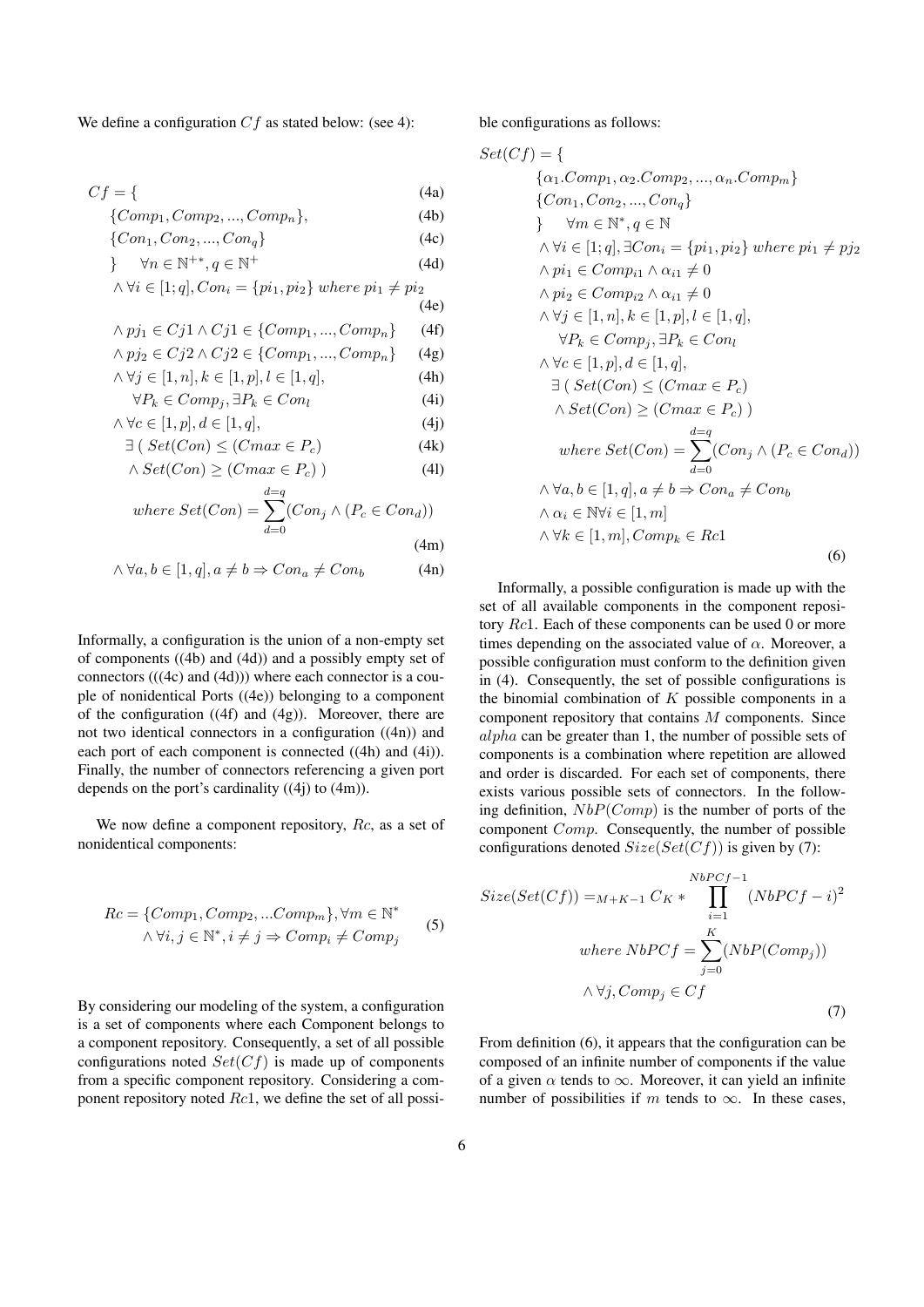the set of possible configurations can also be infinite. To avoid working on an unbounded number of configurations, we have to add a constraint such that both m and  $\alpha_i \forall i \in$  $[1, m]$  can not tend to infinity. for this purpose, we make the assumption that the size of a configuration is limited (this assumption fits a great majority of self-adaptive systems). Formally, the size of a configuration C f is noted  $Size(Cf)$ and the size of a component is noted  $Size(Comp)$  and is strictly greater than 0. We consider here that a connector does not use memory space. From definition (6) we obtain:

$$
Size(Cf) = \sum_{i=1}^{m} (\alpha_i.size(Comp_i))
$$
  
 
$$
\land \forall i \in [1, m], Size(Comp_i) > 0
$$
 (8)

The constraint on the size of the configuration is then:

$$
\sum_{i=1}^{m} (\alpha_i.Size(Comp_i)) \le S \tag{9}
$$

In (9), because  $Size(Comp) > 0$ , if  $\sum_{i=1}^{m} (\alpha_i)$  increases, then  $Size(Cf)$  increases. Consequently, bounding the size of the configuration bounds the number of component involved in a configuration. Regarding to the number of possible configurations defined by (7), it implies that the number of possible components noted  $K$  is bounded. For a constant K,  $Size(Set(Cf))$  increase when M increase. Consequently, M must be bounded to ensure that the first term of (7), i.e.  $M+K-1C_K$ , is bounded. Moreover, because the number of ports in a component is strictly finite,  $NbPCf$  defined in (7) is bounded. Consequently, considering that there are not two identical connectors in a unique configuration and because all ports in the configuration must be connected, the second term of (7), i.e.  $\prod_{i=0}^{NbPCf-1} (NbPCf - i)^2$  is also bounded.

As a result, this formalization ensures that, if the number of components in the component repository is bounded, if the number of ports for each component is also bounded, and if we restrict the configuration to use a finite amount of memory, then the number of possible configurations is finite.

## 5. Related Work

The general problem of mapping feature to the architecture have been addressed by several works. Kang et al [10] extends the FODA [9] approach with general guidelines to model the architecture. Sochos et al [16] provides a two-step approach in order to map architectural elements (implemented as plugins) with features. From one feature model, a sequence of transformations is performed in oder to ease the mapping by ordering and defining dependencies between features. Then, a one-to-one mapping between features and plugins is made. Czarnecki et al [1] propose a detailed approach to map features on various model including UML class and activity diagrams.

However, the above works were not meant to build *Dynamic Software Product Lines* (DSPLs), therefore the barely provides means to consider environmental properties and platform variability. Van Gurp et al [20] early discussed the notion of variability at various levels of abstraction (from requirements to runtime) motivating the need to define and organize variability mechanisms across these levels. However they do not provide specific modeling solutions in the case of DSPLs.

Gomaa et al [6, 7] proposed a UML-based profile and a process to model DSPLs. In particular they handle reconfiguration as a sequence of patterns on a fully designed architecture. Our approach differs in that we do not seek to determine all the possible configurations. Therefore, we need to separate variability definition from architectural models.

Trinidad et al [18] present a modeling approach to build DSPLs. They also base the variability description on a feature model which is mapped on UML 2.0 component architecture. Each feature is mapped to a component and variation points are ensured by *relationship* components whose main role is to propagate reconfiguration decisions performed by a general configurator component. However, they make the supposition that the feature model is built while thinking about the DSPL architecture (e.g. one-toone relationship between feature and component) which is not a clear separation of concerns between functional and architectural dimensions. Furthermore, they do not provide any means to model platform/environment properties which trigger reconfiguration decisions.

Lee and Kang [11] propose a global approach for the engineering of dynamically reconfigurable products in a product-line fashion. In particular they introduce the notion of *binding unit*, a grouping of features which are used to identify architectural components. They also give several guidelines to build dynamically reconfigurable architectures, some hints about environment modeling (context) and considerations about how a configurator should work. However they remain at the general level with respect to the models employed and did not provide a formalization of the models as we did.

Hallsteinsen et al [8, 3, 5] also provide an holistic view of the engineering of DSPLs. They define variability directly in the reference architecture via a dedicated UML profile. This architecture comprises components which realize component types (variation points) via plans (variants) modeling a particular reconfiguration scenario. Reconfiguration is modeled through the composition of plans. Consequently these approaches are based on a specific topology called composition plan whereas our approach take into ac